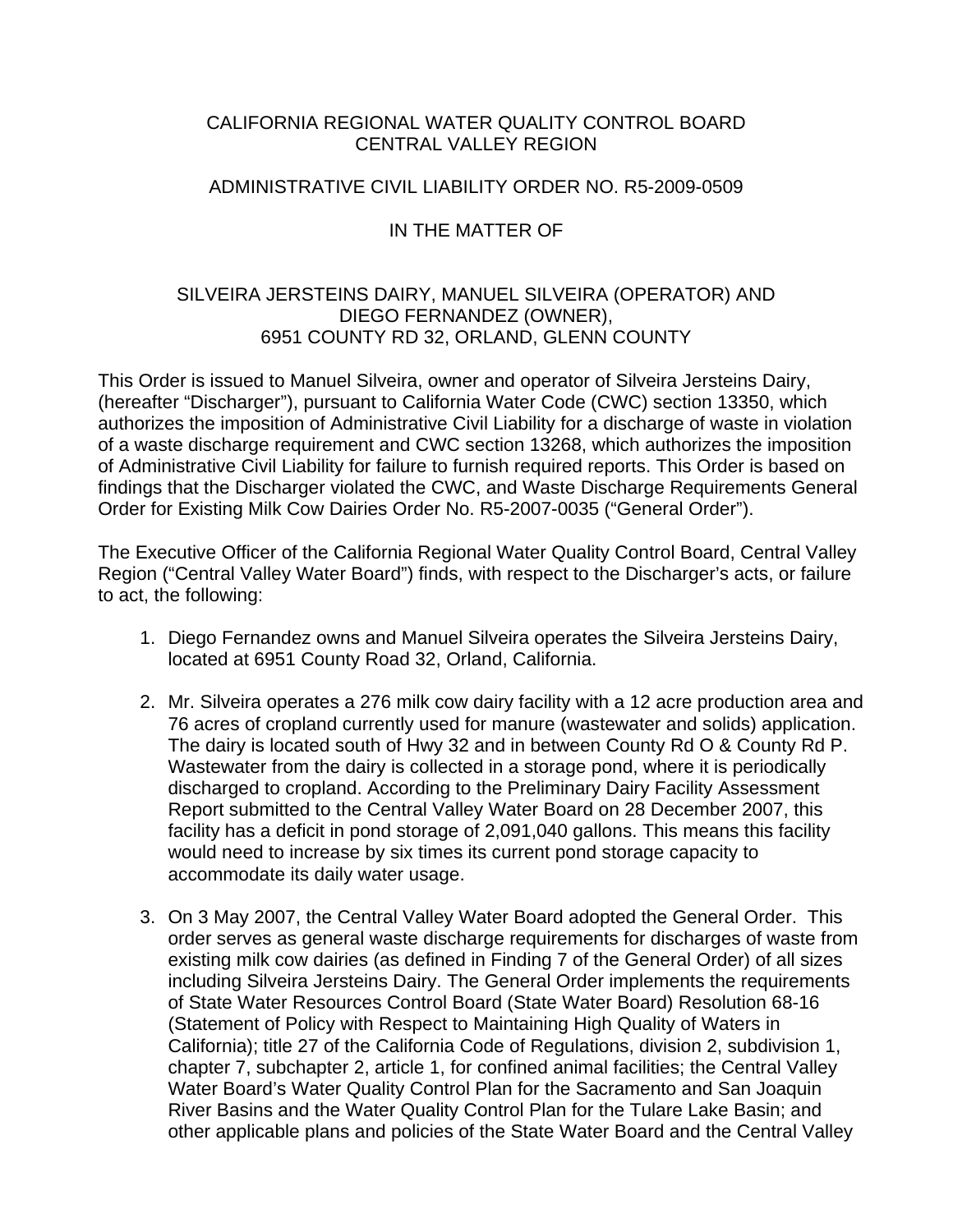Water Board. The Silveira Jersteins Dairy was notified of its coverage under the General Order on 2 July 2007.

- 4. On 6 February 2008, Central Valley Water Board and Department of Fish & Game staff conducted an investigation concerning wastewater in a canal in response to a complaint. It was determined that the discharger had applied wastewater to his cropland which reached the southeast corner of the property, then entering a pipe through an open valve. Wastewater traveled south through the pipe, under a farm road, and then east under County Rd P where it entered a concrete irrigation canal at the south-east corner of the intersection of County Rd P & County Rd 15. The irrigation canal was dry at the time of the discharge. The wastewater in the concrete canal was observed approximately ½ mile down gradient. Although the canal was dry at the time of the discharge, the first distribution of irrigation water may mobilize waste constituents deposited in the canal. The canal runs parallel to Country Rd 15 along the south side and ultimately discharges into the Sacramento River. According to the Priority Reporting of Significant Events Report dated 3 March 2008 that was submitted to the Central Valley Water Board, the duration of the discharge is unknown but estimated to be between 12-24 hours with an unknown number of gallons discharged.
- 5. On 6 February 2008, four (4) water samples were collected by Department of Fish and Game, and tested by Fish and Wildlife Water Pollution Control Laboratory. All samples were determined to be deleterious to aquatic organisms living in waters of the state. Samples 1 through 3 contained undissociated ammonia at levels which are considered acutely toxic to various freshwater fish and sample 4 contained undissociated ammonia at a level that is considered acutely toxic to some aquatic organisms.

| <b>Sample</b><br>Identification/<br>Location | Date   | <b>Time</b> | EC<br>$(\mu s/cm)$ | <b>PH</b> | Temp<br>(Celsius) | Undissociated<br>Ammonia as<br>NH3 mg/L (shall<br>not exceed .02<br>mg/L) | Ammonia as N<br>mg/L (shall not<br>exceed .1 - 4<br>mg/L) |
|----------------------------------------------|--------|-------------|--------------------|-----------|-------------------|---------------------------------------------------------------------------|-----------------------------------------------------------|
| 1. Field SE<br>Corner                        | 2/6/08 | 12:34       | 4220               | 8.01      | 13.3              | 4.40                                                                      | 202                                                       |
| 2. SW Corner<br><b>Rd P &amp; Rd 15</b>      | 2/6/08 | 12:38       | 4250               | 8.05      | 9.1               | 3.19                                                                      | 177                                                       |
| 3. SE Corner<br><b>Rd P &amp; Rd 15</b>      | 2/6/08 | 12:41       | 4262               | 8.09      | 7.8               | 3.43                                                                      | 177                                                       |
| 4.Lagoon                                     | 2/6/08 | 13:07       | 5382               | 7.19      | 8.4               | .443                                                                      | 186                                                       |

6. The Central Valley Water Board staff issued the Discharger a written Notice of Violation letter on 7 March 2008, giving notice of the violations that have led to the issuance of this Order.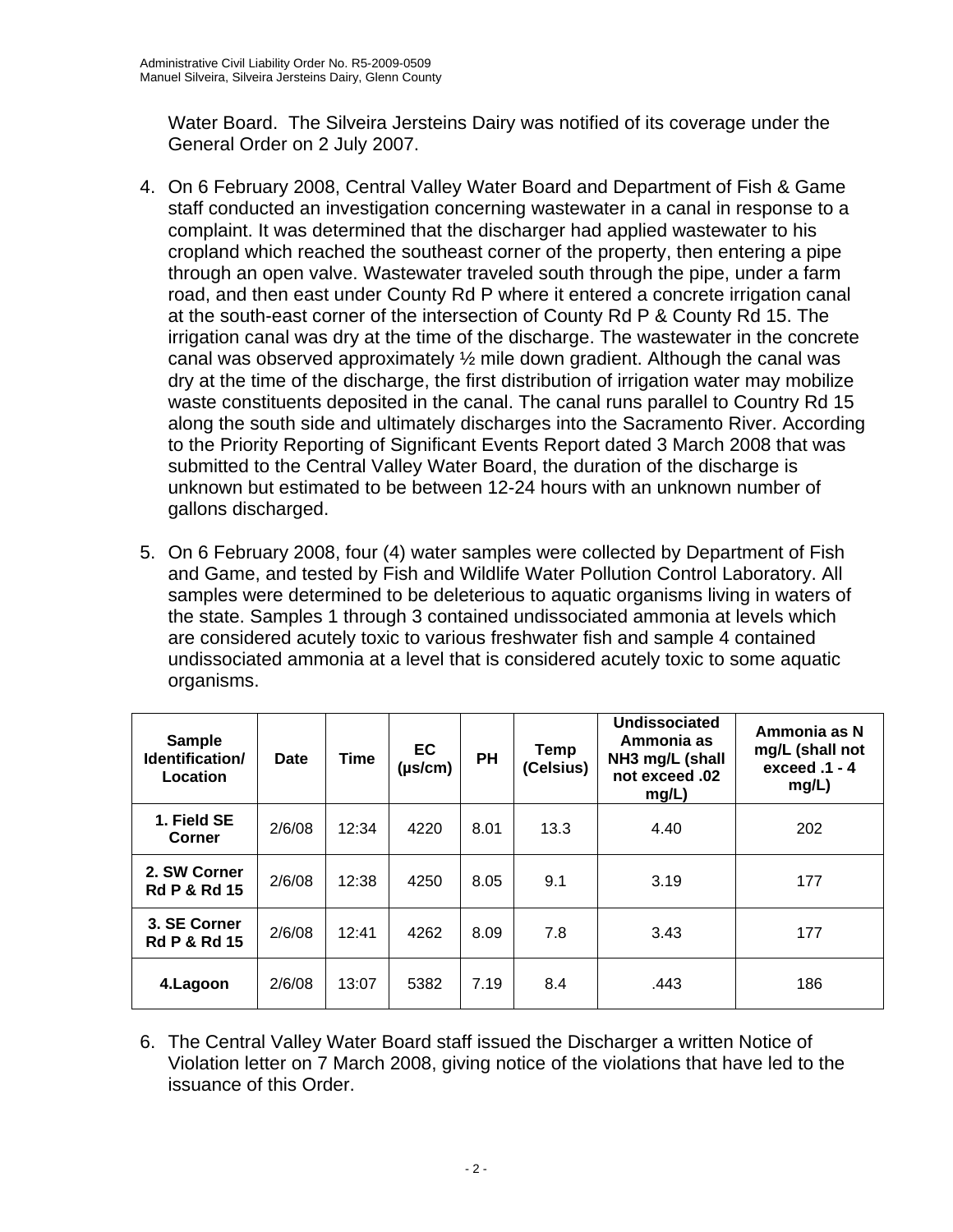### 7. CWC section 13323 states, in part:

"Any executive officer of a regional board may issue a complaint to any person on whom administrative civil liability may be imposed pursuant to this article. The complaint shall allege the act or failure to act that constitutes a violation of law, the provision authorizing civil liability to be imposed pursuant to this article, and the proposed civil liability."

8. CWC section 13350 states, in part:

"Any person who…in violation of any waste discharge requirements, waiver condition, certification, or other order or prohibition issued, reissued, or amended by a regional board or the state board, discharges waste, or causes or permits waste to be deposited where it is discharged into waters of the state…shall be liable civilly . . .."

The relevant penalty provisions of the statute at §13350(e) provide that: "[A] regional board may impose civil liability administratively . . . either on a daily basis or on a per gallon basis, but not both. (1) The civil liability on a daily basis may not exceed five thousand dollars (\$5,000) for each day the violation occurs. . . . (2) The civil liability on a per gallon basis may not exceed ten dollars (\$10) for each gallon of waste discharged."

9. General Order Prohibition A.4 states:

"The collection, treatment, storage, discharge, or disposal of wastes at an existing milk cow dairy that results in (1) discharge of waste constituents in a manner which could cause degradation of surface water or groundwater except as allowed by this order, (2) contamination or pollution of surface or groundwater, or (3) a condition of nuisance (as defined by the California Water Code section 13050) is prohibited."

Additionally, Prohibition A.10 states:

"The discharge of wastewater to surface waters from cropland is prohibited."

 These provisions are designed to prevent waste discharges that could affect the quality of the waters of the state and create nuisances. The discharge of wastewater from the field into the concrete irrigation canal, observed by Central Valley Water Board staff on 6 February 2008, constituted a violation of Prohibition A.4 of the General Order and therefore is in violation of a Waste Discharge Requirements as specified in CWC section 13350.

- 10. By discharging waste into the irrigation canal, the Discharger "discharge[d] waste, or cause[d] or permit[ed] waste to be deposited where it is discharged into the waters of state" under CWC section 13350.
- 11. Monitoring and Reporting Program No. R5-2007-0035 ("MRP") was issued pursuant to CWC Section 13267 and is incorporated into the General Order at Provision E3. CWC section 13268 provides that:

"Any person failing or refusing to furnish technical or monitoring program reports as required by . . . Section 13267 . . . may be liable civilly . . .. Civil liability may be administratively imposed by a regional board . . . in an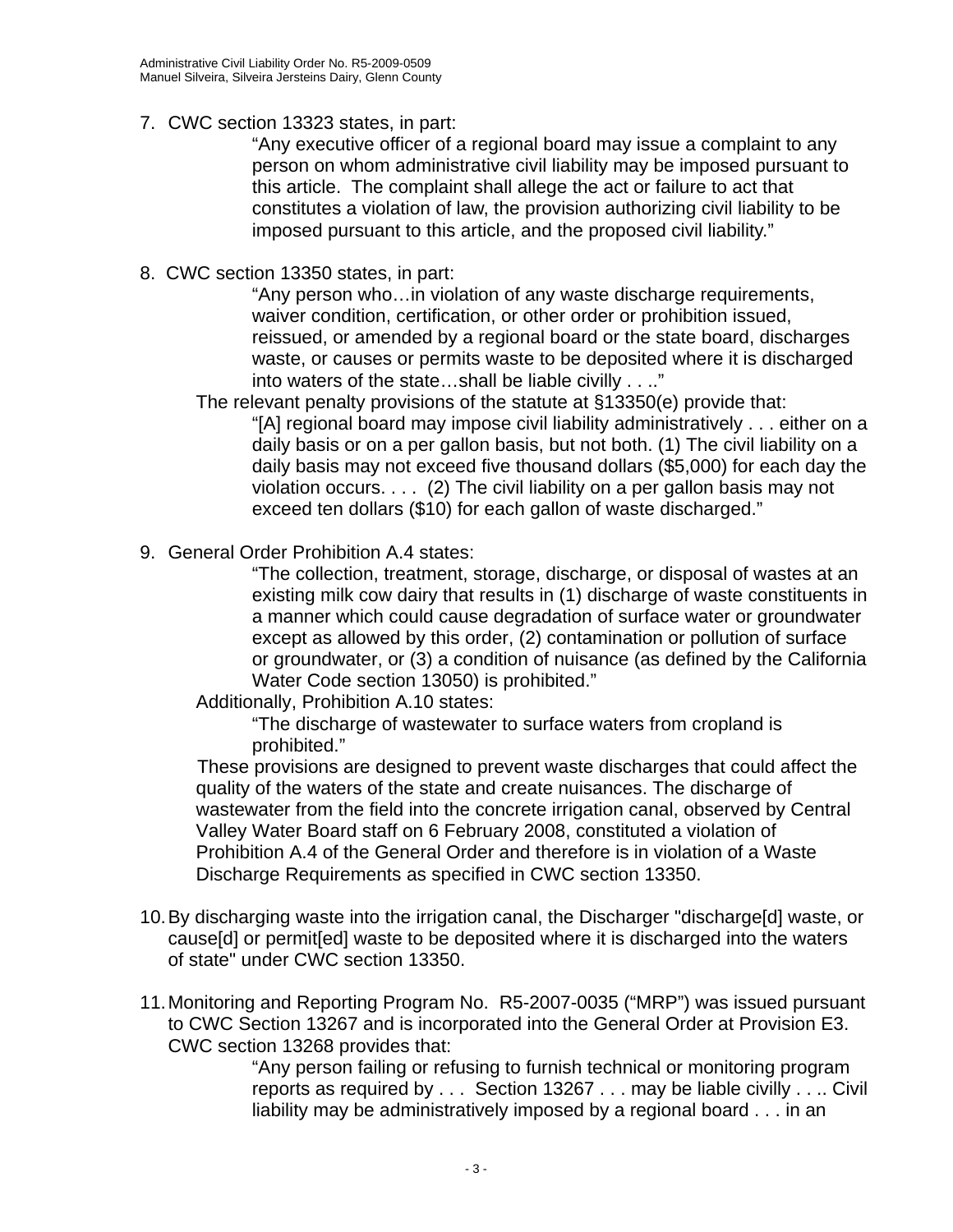amount which shall not exceed one thousand dollars (\$1,000) for each day in which the violation occurs."

- 12. Section C of the MRP, under "Priority Reporting of Significant Events," requires the discharger to report "any noncompliance that endangers human health or the environment or any noncompliance with Prohibitions A.1, A.2, A.3, A.4, A.5, A.8, A.9, A.10, A.11, and A.12 in the [General] Order." In relevant part, the discharger must submit a written report to the Central Valley Water Board within two weeks of becoming aware of the incident. The report must contain a description of the noncompliance, its causes, duration, and the actual or anticipated time for achieving compliance. The report must include complete details of the steps that the Discharger has taken or intends to take, in order to prevent recurrence. The Discharger became aware of the incident at the latest on 6 February 2008 when Central Valley Water Board staff inspected the discharge. The Discharger was required to submit a written report within two weeks of that date on 20 February 2008. The report was not received by the Central Valley Water Board until 17 March 2008, 26 days late.
- 13. **Maximum Civil Liability for Discharge to Irrigation Canal:** Per CWC section 13350 maximum civil liability for the discharge to the irrigation canal is five thousand dollars  $(\$5,000 \times 1$  day = \$5,000).
- 14. **Minimum Civil Liability for Discharge to Irrigation Canal**: There is no minimum civil liability amount in accordance with CWC section 13350.
- 15. **Maximum Civil Liability for Failure to Submit Report:** Per CWC section 13268, the maximum civil liability for the failure to submit the written report is twenty-six thousand dollars  $(\$1,000 \times 26 \text{ days} = \$26,000$ ).
- 16. **Minimum Civil Liability**: There is no minimum civil liability amount in accordance with CWC section 13268.
- 17. **Total Maximum Civil Liability:** The total maximum civil liability is thirty-one thousand dollars  $(\$5,000 + \$26,000 = \$31,000)$ .
- 18. CWC section 13327 states:

"In determining the amount of civil liability, the regional board, and the state board upon review of any order pursuant to Section 13320, shall take into consideration the nature, circumstance, extent, and gravity of the violation or violations, whether the discharge is susceptible to cleanup or abatement, the degree of toxicity of the discharge, and, with respect to the violator, the ability to pay, the effect on ability to continue in business, any voluntary cleanup efforts undertaken, any prior history of violations, the degree of culpability, economic benefit or savings, if any, resulting from the violation, and other matters as justice may require."

19. An Administrative Civil Liability complaint in the amount of five thousand dollars (\$5,000) was issued to the Discharger on 11 July 2008.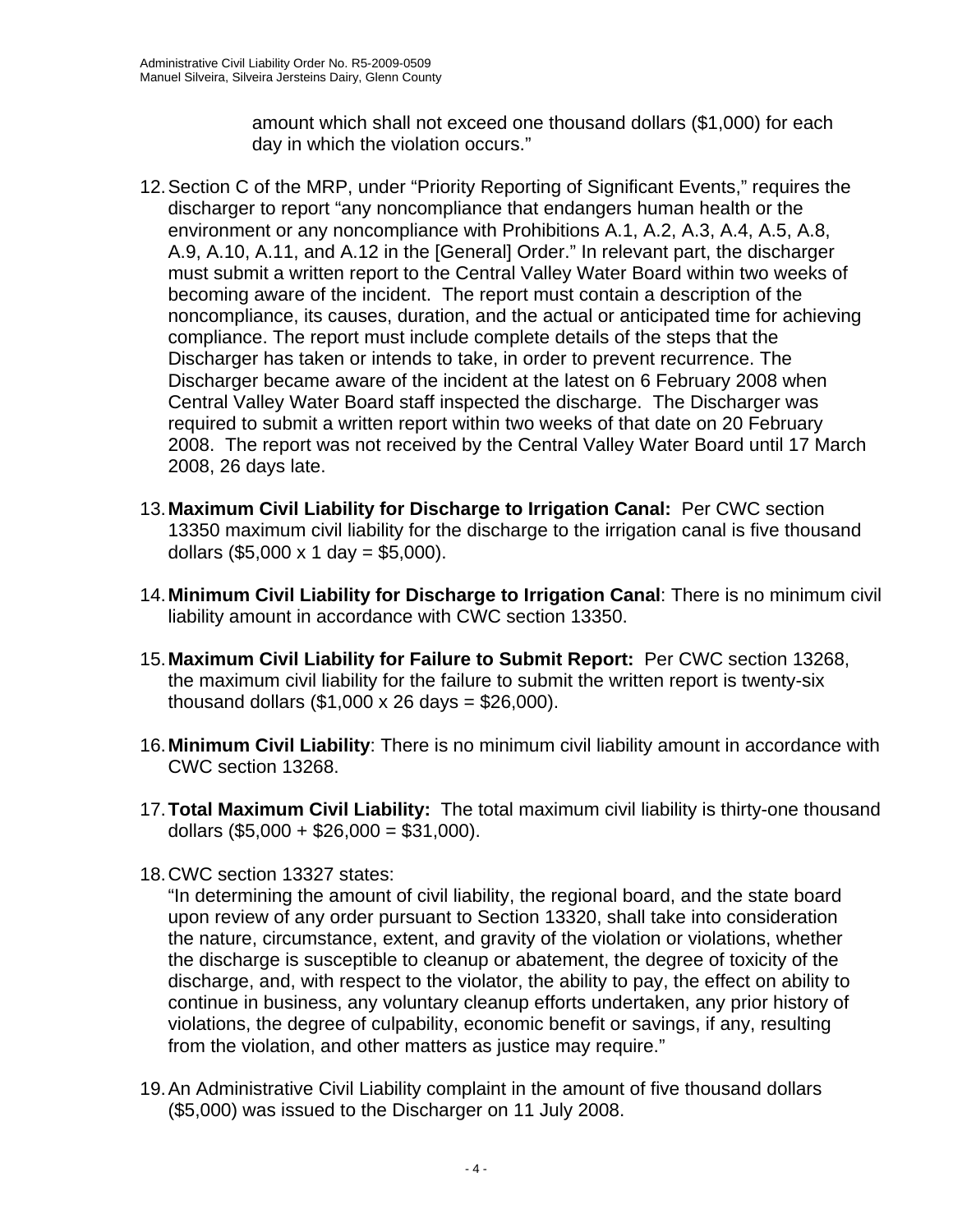- 20. Manuel Silveira spoke with Central Valley Water Board staff on 22 July 2008 requesting the Central Valley Water Board to consider a reduction in the Administrative Civil Liability because of steps he had taken to remediate the discharge and prevent future discharges.
- 21. The Discharger has taken steps to reduce his water use. He has purchased and installed gutters on all structures on his facility and rerouted the clean roof water away from the lagoon. The corrals have been re-leveled to better manage runoff. The Discharger will purchase a new pump and pipe to apply lagoon water to fields that were unable to receive lagoon water in the past. These are all positive steps to stop future discharges and allow a better distribution of wastewater to the dairy's cropland.
- 22. Issuance of this Administrative Civil Liability Order is exempt from the provisions of the California Environmental Quality Act (Pub. Resources Code § 21000 et seq.), in accordance with California Code of Regulations, title 14, section 15321 (a) (2).
- 23. On 15 March 2007, the Central Valley Water Board explicitly delegated to the Executive Officer the authority to issue orders to assess administrative civil liability where the matter is not contested by the discharger. (Resolution R5-2007-0009). Any person aggrieved by this action of the Central Valley Water Board may petition the State Water Board to review the action in accordance with CWC section 13320 and California Code of Regulations, title 23, sections 2050 and following. The State Water Board must receive the petition by 5:00 p.m., 30 days after the date that this tentative Order becomes final, except that if the thirtieth day following the date that this tentative Order becomes final falls on a Saturday, Sunday, or state holiday, the petition must be received by the State Water Board by 5:00 p.m. on the next business day. This tentative Order is set to become final on 12 March 2009. Copies of the law and regulations applicable to filing petitions may be found on the Internet at: http://www.waterboards.ca.gov/public\_notices/petitions/water\_quality/ or will be provided upon request.
- 24. This tentative Order constitutes a settlement of the violations herein mentioned. Notice of this settlement is being published on the Central Valley Water Board's website and is being provided to all interested parties on 24 February 2009. Following the expiration of a 14 day public notice and comment period, this Order is set to become final on 12 March 2009, provided that significant comments raising issues that would cause the Central Valley Water Board to reconsider this action are not received in the public comment period. The Order will be effective immediately upon issuance.

# **IT IS HERBY ORDERED THAT:**

1. Manuel Silveira and Silveira Jersteins Dairy shall be assessed an Administrative Civil Liability in the amount of **three thousand dollars (\$3,000),** to be paid in 4 quarterly installments beginning **1 April 2009**. The amount of the liability is based upon a review of the factors set forth in Water Code section 13327 cited in Finding No. 18 above, and the State Water Resources Control Board's water quality enforcement policy.